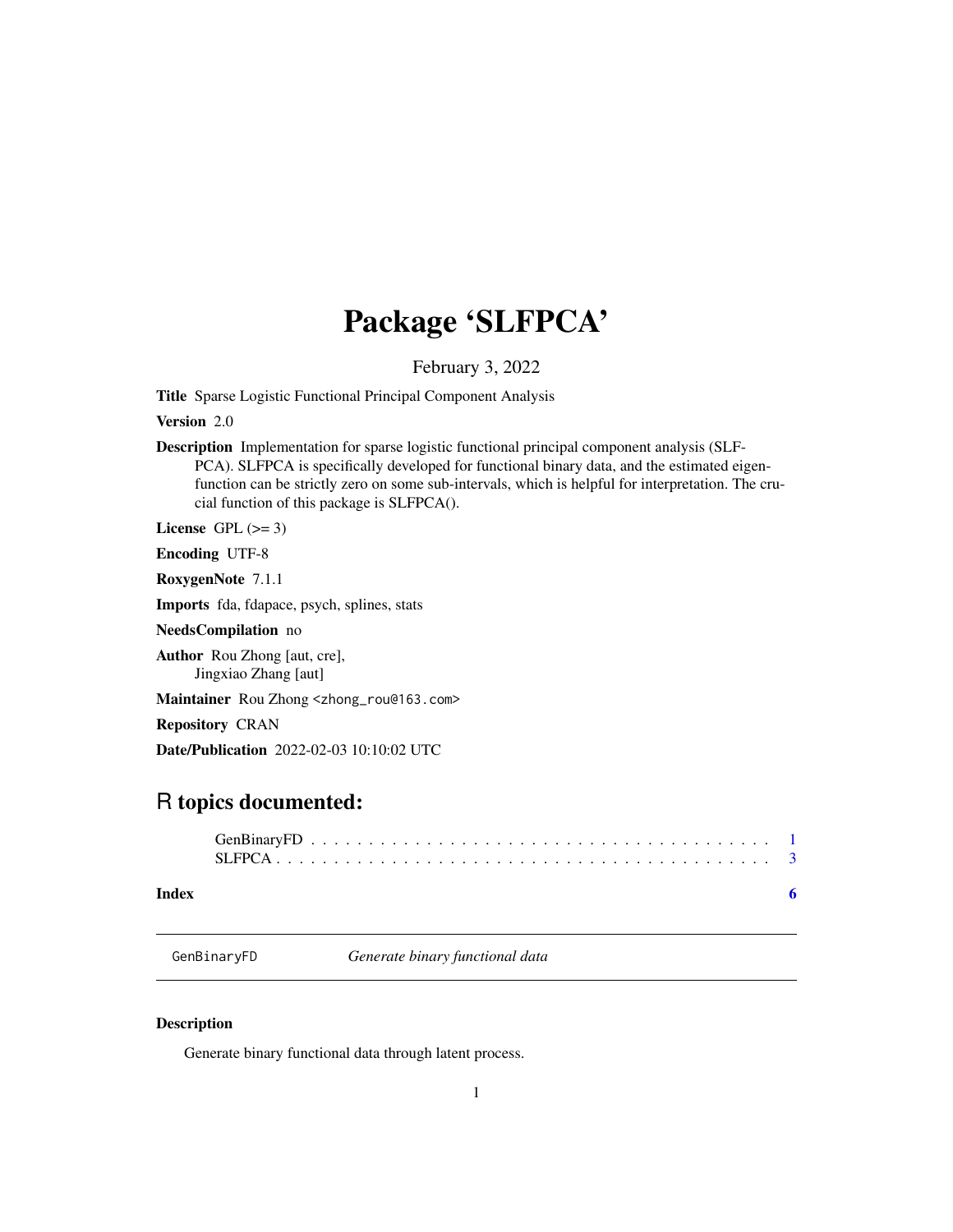GenBinaryFD(n, interval, sparse, regular, meanfun, score, eigfd)

#### Arguments

| n        | An integer denoting the number of sample size.                                                                                                                |
|----------|---------------------------------------------------------------------------------------------------------------------------------------------------------------|
| interval | A vector of length two denoting the supporting interval.                                                                                                      |
| sparse   | A vector denoting the possible numbers of observation size. The elements are<br>chosen with equal chance. The length of sparse must be one if regular = TRUE. |
| regular  | Logical; If TRUE, the observation grids are equally-spaced.                                                                                                   |
| meanfun  | A function for the mean.                                                                                                                                      |
| score    | A <i>n</i> by npc matrix containing the FPC scores, where npc is the number of<br>FPC <sub>s</sub> .                                                          |
| eigfd    | A list containing functional objects for the eigenfunctions.                                                                                                  |

#### Value

A list containing the following components:

| Lt        | A list of <i>n</i> vectors, where <i>n</i> is the sample size. Each entry contains the obser-<br>vation time in ascending order for each subject.                           |
|-----------|-----------------------------------------------------------------------------------------------------------------------------------------------------------------------------|
| <b>Lx</b> | A list of <i>n</i> vectors, where <i>n</i> is the sample size. Each entry contains vales of the<br>latent process of each subject at the observation time correspond to Lt. |
| Ly        | A list of <i>n</i> vectors, where <i>n</i> is the sample size. Each entry contains the binary<br>measurements of each subject at the observation time correspond to Lt.     |

#### Examples

```
n < -100npc <- 2
interval \leq c(0, 10)gridequal \leq seq(0, 10, length.out = 51)
basis \leq fda::create.bspline.basis(c(0, 10), nbasis = 13, norder = 4,
         breaks = seq(0, 10, length.out = 11))meanfun <- function(t){2 * sin(pi * t/5)/sqrt(5)}}
lambda_1 <- 3^2 #the first eigenvalue
lambda_2 <- 2^2 #the second eigenvalue
score <- cbind(rnorm(n, 0, sqrt(lambda_1)), rnorm(n, 0, sqrt(lambda_2)))
eigfun <- list()
eigfun[[1]] <- function(t){cos(pi * t/5)/sqrt(5)}
eigfun[[2]] <- function(t){sin(pi * t/5)/sqrt(5)}
eigfd <- list()
for(i in 1:npc){
  eigfd[[i]] <- fda::smooth.basis(gridequal, eigfun[[i]](gridequal), basis)$fd
}
DataNew <- GenBinaryFD(n, interval, sparse = 8:12, regular = FALSE,
           meanfun = meanfun, score, eigfd)
```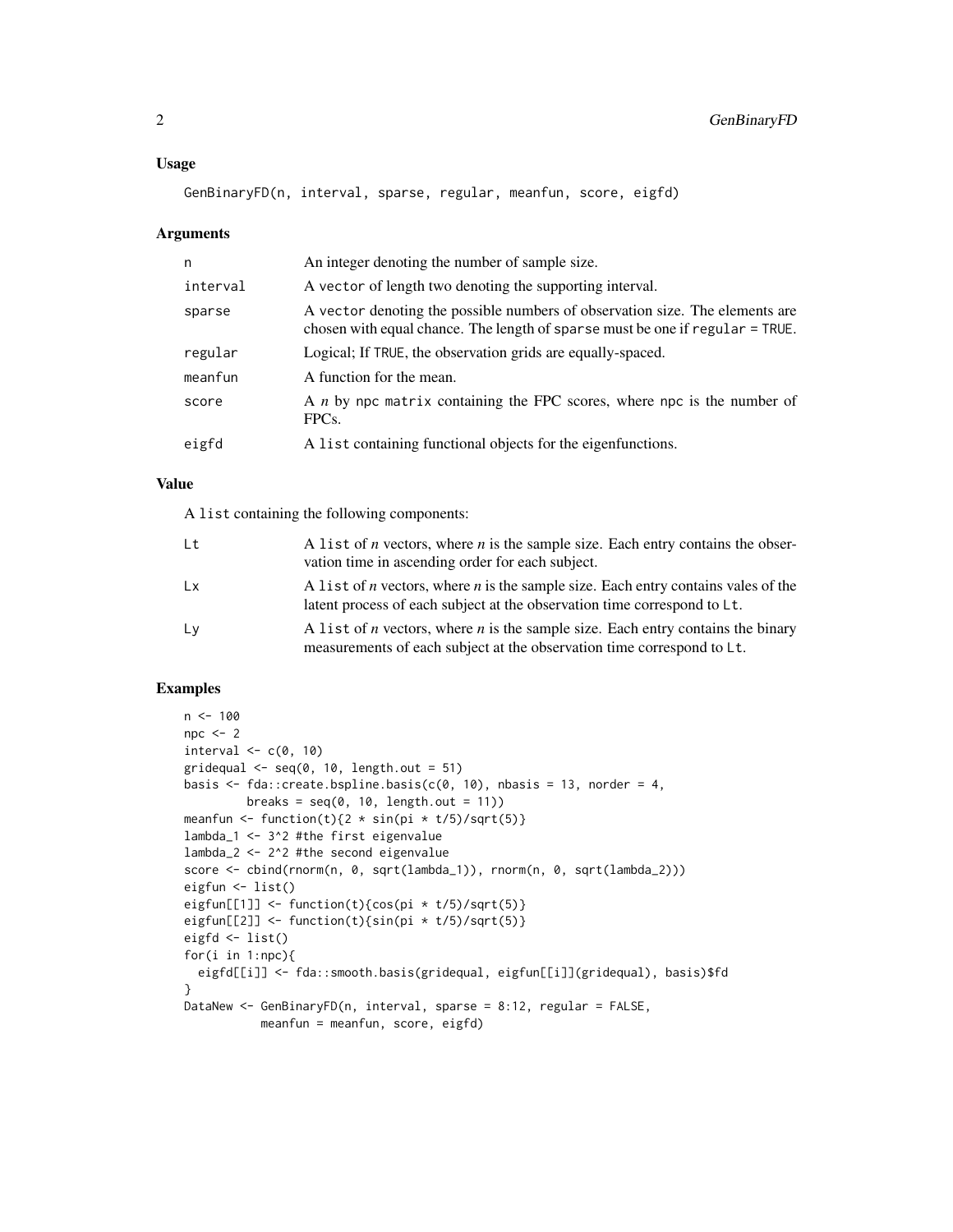<span id="page-2-0"></span>

#### Description

Sparse logistic functional principal component analysis (SLFPCA) for binary data. The estimated eigenfunctions from SLFPCA can be strictly zero on some sub-intervals, which is helpful for interpretation.

#### Usage

```
SLFPCA(
 Ly,
 Lt,
  interval,
  npc,
 L_list,
  norder,
  kappa_theta,
  sparse_pen,
  nRegGrid = 51,bwmu_init = 0.5,
  bwcov_init = 1,
  stepmu,
 mucand_num = 100,
  itermax = 100,
  tol = 0.5)
```
#### Arguments

| Ly               | A list of <i>n</i> vectors, where <i>n</i> is the sample size. Each entry contains the binary<br>measurements of each subject at the observation time correspond to Lt. |
|------------------|-------------------------------------------------------------------------------------------------------------------------------------------------------------------------|
| Lt               | A list of <i>n</i> vectors, where <i>n</i> is the sample size. Each entry contains the obser-<br>vation time in ascending order for each subject.                       |
| interval         | A vector of length two denoting the supporting interval.                                                                                                                |
| npc              | An integer denoting the number of FPCs.                                                                                                                                 |
| $L_{\rm -}$ list | A vector denoting the candidates for the number of B-spline basis functions.                                                                                            |
| norder           | An integer denoting the order of the using B-spline basis, which is one higher<br>than their degree.                                                                    |
| kappa_theta      | A vector denoting the smoothing parameters for eigenfunctions, the optimal<br>tuning parameter is chosen from them.                                                     |
| sparse_pen       | A vector denoting the sparseness parameters for eigenfunctions, the optimal<br>tuning parameter is chosen from them.                                                    |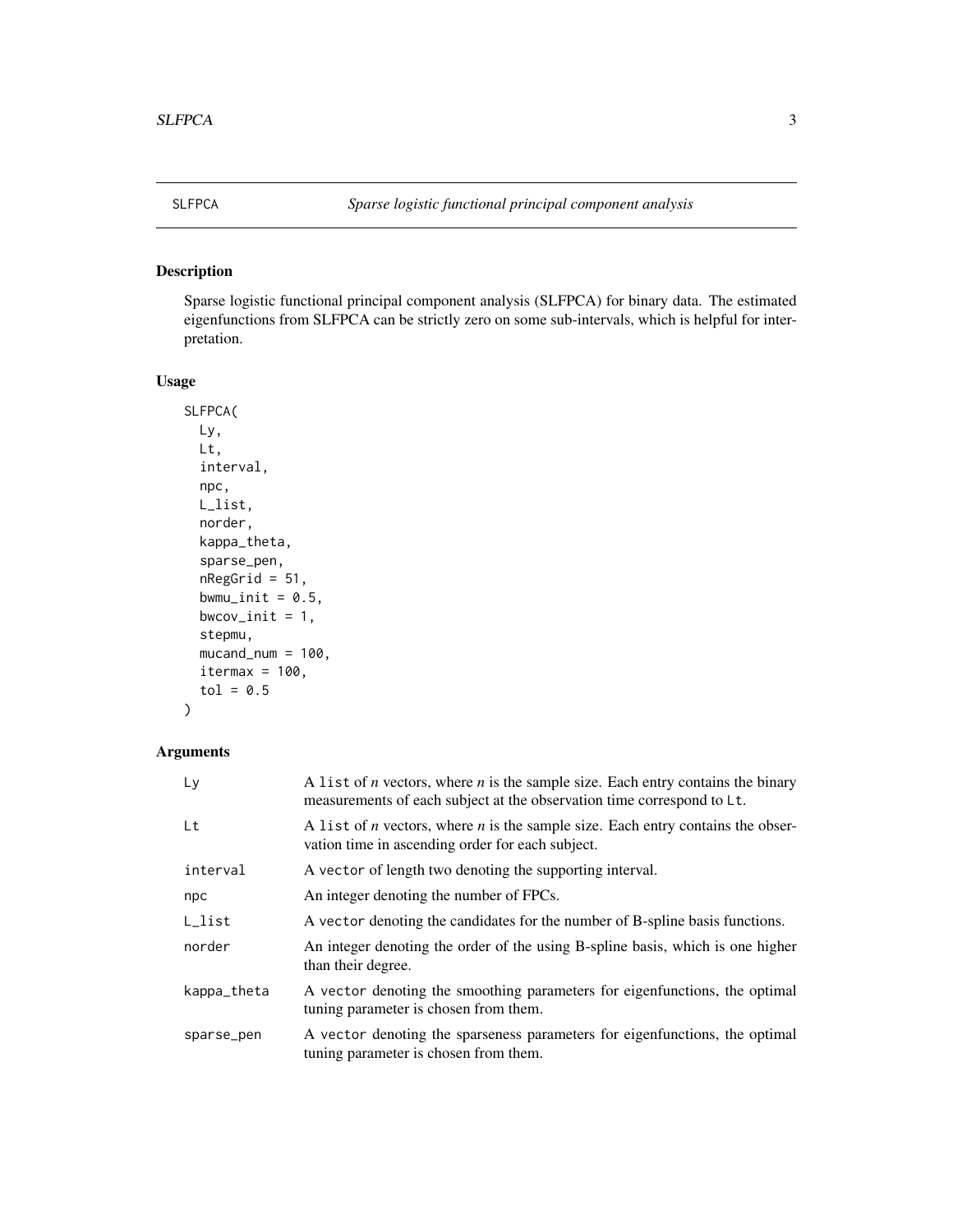| nRegGrid   | An integer denoting the number of equally spaced time points in the supporting<br>interval. The eigenfunctions and mean function are estimated at these equally<br>spaced time points first, before transforming into functional data object. (de-<br>fault: $51)$ |
|------------|--------------------------------------------------------------------------------------------------------------------------------------------------------------------------------------------------------------------------------------------------------------------|
| bwmu_init  | A scalar denoting the bandwidth for mean function estimation in the setting of<br>initial values. (default: 0.5)                                                                                                                                                   |
| bwcov_init | A scalar denoting the bandwidth for covariance function estimation in the setting<br>of initial values. (default: 1)                                                                                                                                               |
| stepmu     | A scalar denoting the length between each considered smoothing parameter for<br>mean function. For selection of smoothing parameter for mean function, we<br>start from zero and increase the value until GCV score begins increasing.                             |
| mucand_num | An integer denoting the maximum number of the considered smoothing param-<br>eter for mean function. (default: 100)                                                                                                                                                |
| itermax    | An integer denoting the maximum number of iterations. (default: 100)                                                                                                                                                                                               |
| tol        | A scalar. When difference of the loglikelihood functions between two consec-<br>utive iteration is less than tol, the convergence is supposed to be reached. (de-<br>fault: $0.5$ )                                                                                |

#### Value

A list containing the following components:

| mufd        | A functional data object for the mean function estimate.                                                                |
|-------------|-------------------------------------------------------------------------------------------------------------------------|
| eigfd_list  | A list containing npc functional data objects, which are the eigenfunction es-<br>timates.                              |
| score       | A <i>n</i> by npc matrix containing the estimates of the FPC scores, where <i>n</i> is the<br>sample size.              |
| kappa_mu    | A scalar denoting the selected smoothing parameter for mean function.                                                   |
| kappa_theta | A scalar denoting the selected smoothing parameter for eigenfunctions.                                                  |
| sparse_pen  | A scalar denoting the selected sparseness parameter for eigenfunctions.                                                 |
| L select    | A scalar denoting the selected number of B-spline basis functions.                                                      |
| EBICscore   | A vector denoting the selected EBIC scores corresponding to different numbers<br>of B-spline basis functions in L_list. |

#### References

Rou Zhong, Shishi Liu, Haocheng Li, Jingxiao Zhang (2021). "Sparse logistic functional principal component analysis for binary data." <arXiv: https://arxiv.org/abs/2109.08009>.

#### Examples

```
#Generate data
n < - 100npc <- 1
interval \leq c(0, 10)gridequal \leq seq(0, 10, length.out = 51)
```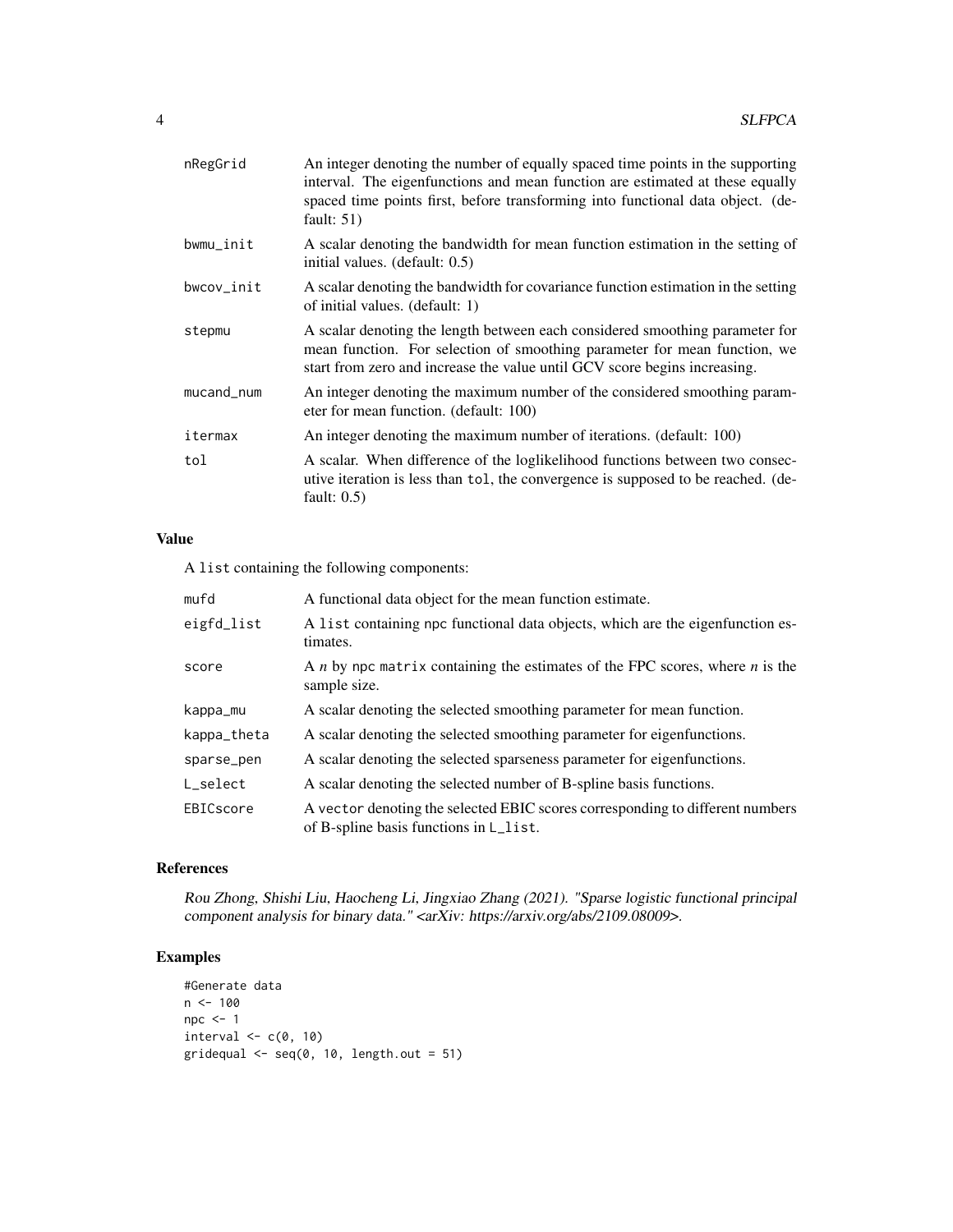#### SLFPCA 5

```
basis \leq fda::create.bspline.basis(c(0, 10), nbasis = 13, norder = 4,
        breaks = seq(0, 10, length.out = 11))meanfun <- function(t){2 * sin(pi * t/5)/sqrt(5)}}
lambda_1 <- 3^2 #the first eigenvalue
score <- cbind(rnorm(n, 0, sqrt(lambda_1)))
eigfun <- list()
eigfun[[1]] <- function(t){cos(pi * t/5)/sqrt(5)}}
eigfd <- list()
for(i in 1:npc){
  eigfd[[i]] <- fda::smooth.basis(gridequal, eigfun[[i]](gridequal), basis)$fd
}
DataNew <- GenBinaryFD(n, interval, sparse = 8:12, regular = FALSE,
          meanfun = meanfun, score, eigfd)
SLFPCA_list <- SLFPCA(DataNew$Ly, DataNew$Lt, interval, npc, L_list = 13,
               norder = 4, kappa_theta = 0.2, sparse_pen = 0,
               nRegGrid = 51, stepmu = 0.005)
plot(SLFPCA_list$eigfd_list[[1]])
```